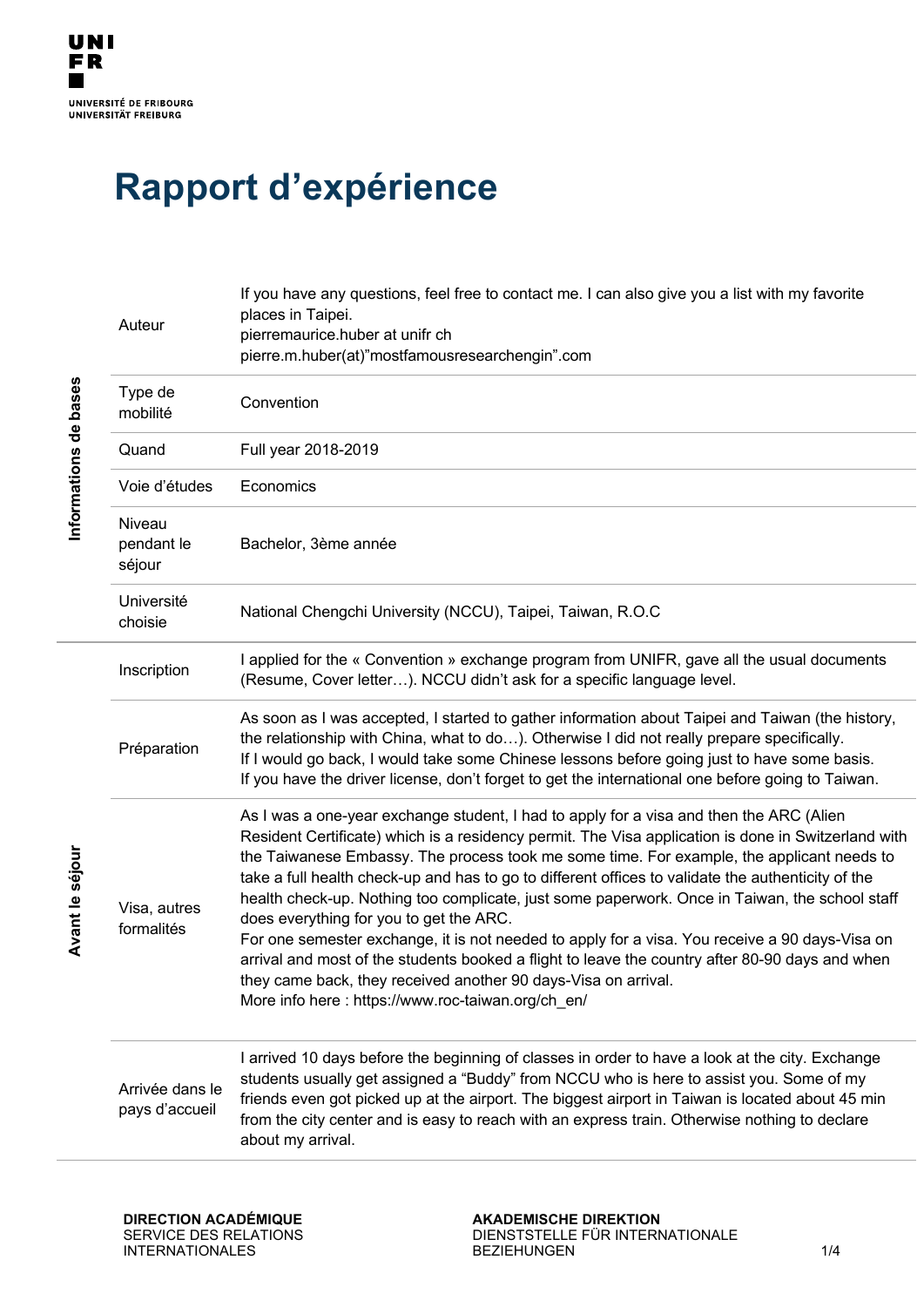**Sur place**

|  | Impressions<br>générales du<br>séjour | This year abroad has been a fantastic and sometimes challenging experience. I really enjoyed<br>discovering a totally different culture. Being able to live in a dynamic city like Taipei was really<br>enriching on the personal aspect. It offers countless opportunities; stores and restaurants are<br>always open, there is always an art exhibition or a concert, etc Taiwanese people are also<br>beyond welcoming and curious about what foreigners are doing here and why they decided to<br>come to Taiwan                                                                                                                                                                                                                                                                                                                                                                                                                                                                                                                                                                                                                                                                                                                                                                                                                                                                                                                                                                                                                                                                                                                                                                                                                                                                                                                                                                                                                                                                                                                                                                                                                                                                                |
|--|---------------------------------------|-----------------------------------------------------------------------------------------------------------------------------------------------------------------------------------------------------------------------------------------------------------------------------------------------------------------------------------------------------------------------------------------------------------------------------------------------------------------------------------------------------------------------------------------------------------------------------------------------------------------------------------------------------------------------------------------------------------------------------------------------------------------------------------------------------------------------------------------------------------------------------------------------------------------------------------------------------------------------------------------------------------------------------------------------------------------------------------------------------------------------------------------------------------------------------------------------------------------------------------------------------------------------------------------------------------------------------------------------------------------------------------------------------------------------------------------------------------------------------------------------------------------------------------------------------------------------------------------------------------------------------------------------------------------------------------------------------------------------------------------------------------------------------------------------------------------------------------------------------------------------------------------------------------------------------------------------------------------------------------------------------------------------------------------------------------------------------------------------------------------------------------------------------------------------------------------------------|
|  | Logement                              | During the first semester I stayed at the "I-House" which is a housing option for exchange<br>students only. It is managed by the university. It is located next to the campus. They offer single<br>or double room both having a private bathroom. The cost is about CHF 1'900/semester for a<br>single room with all utilities included.<br>Pros : - Really easy to meet people;<br>- mostly bilingual staff (help you make a reservation or buy train ticket etc);<br>- Hazards free, you arrive and you are sure to have a decent place where to live,<br>- Location (few minutes walking from the campus and its facilities, gym, swimming pool)<br>Cons:<br>- Location (it takes about 20-30 minutes to go to the city center and more to go to Taipei main<br>station and there are not so many things to do on campus);<br>- No kitchen;<br>- Rules (No guests allowed, for example if you have friends visiting, not possible to host them).<br>Overall, it was nice staying there during the first semester. However, I felt the need to move out<br>and live in the city center for the second semester.<br>Then I lived in the Xiny/Da'an district in a WG with 2 other exchange students. There was a direct<br>bus to university nearby. The price per month was CHF 380 with few CHF more for utilities every<br>month; electricity and water not being expensive. It is possible to find much cheaper if you speak<br>Mandarin and much more expensive if you want Swiss standards/depending on the area.<br>Living in the city center offers you a lot of things to do and is, in my opinion, more convenient.<br>You are closer from the stores and most activities. You have countless restaurants to try. It is<br>easier to catch a train to go to the South of the Island or a plane to a nearby country. You will<br>also feel how dynamic the city is.<br>Few things to have in mind :<br>- a lot of apartments don't have a kitchen and it's normal as most people don't cook;<br>- be careful with the room insulation, some have "paper-walls";<br>- be sure that your room has a window.<br>https://myroomabroad.com/ this website helps you to find a room with a fee. |
|  | Coûts                                 | Prices in New Taiwan Dollar \$<br>Food:<br>Disclaimer: about 70% of the meals are eaten out in Taiwan.<br>On campus, I was able to live with TWD \$300/CHF 10/day for food eating Asian food. Most of<br>restaurants around university offer meals for TWD \$100. In the city center, it is also possible to<br>eat for TWD \$100 a meal if you eat Chinese/Asian food.<br>However, the restaurant offering "Western food" are usually more expensive. For example, pasta<br>prepared by an Italian chef in a restaurant in the city center will cost around TWD \$400-500<br>same for a pizza.<br>Transport:<br>A bus ride cost around TWD \$15/30. The MRT/metro is a little bit more expensive.<br>Long distance buses within Taiwan are really affordable and really comfortable (Wifi, lot of leg<br>space), Taipei-Kaohsiung TWD \$500.<br>Trains more or less the same.                                                                                                                                                                                                                                                                                                                                                                                                                                                                                                                                                                                                                                                                                                                                                                                                                                                                                                                                                                                                                                                                                                                                                                                                                                                                                                                      |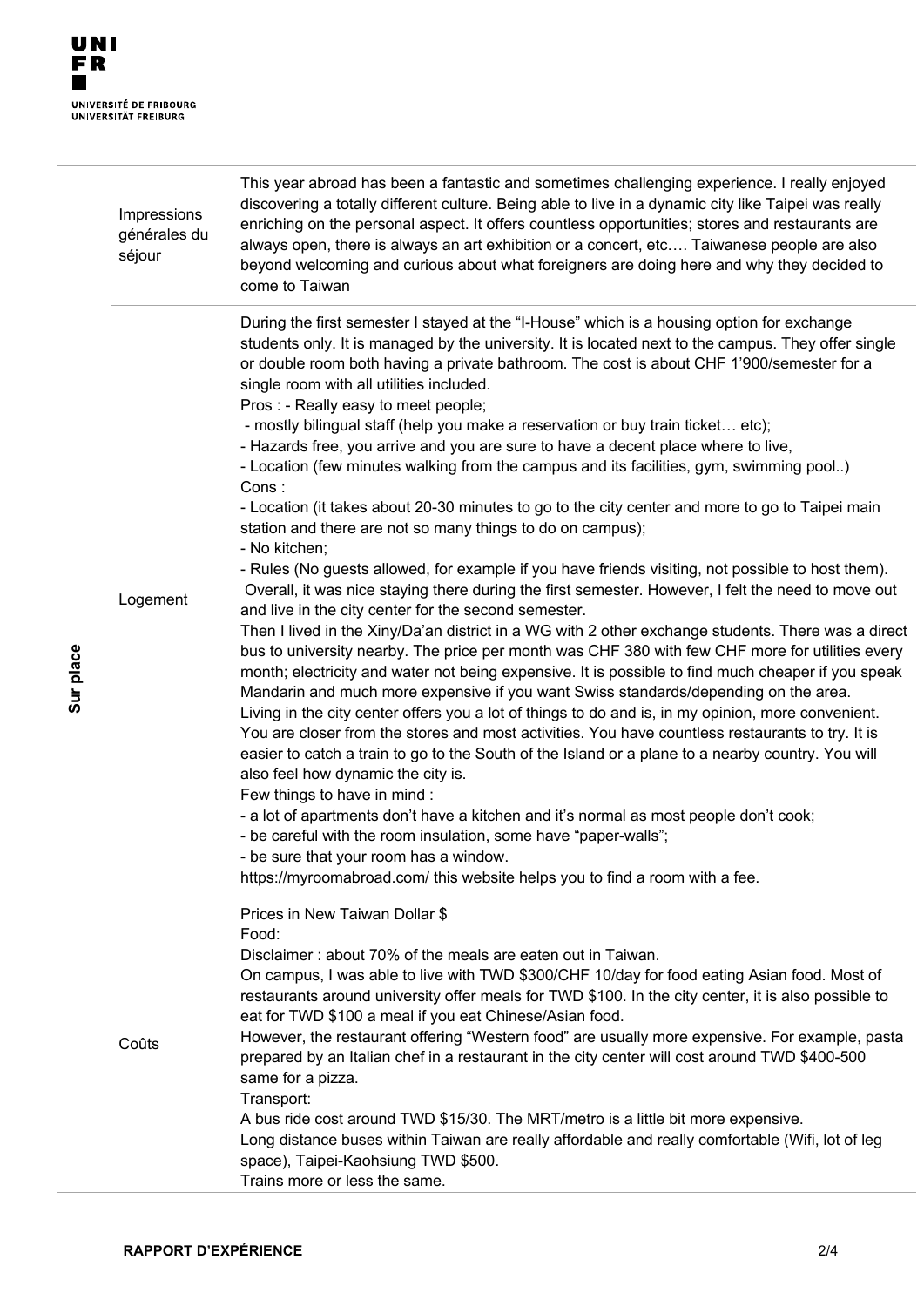|                                                          | Phone:<br>Unlimited data for TWD 700/month                                                                                                                                                                                                                                                                                                                                                                                                                                                                                                                                                                                                                                                                                                                                                                                                                                                                                                                                                                                                                                                                                                                                                                     |
|----------------------------------------------------------|----------------------------------------------------------------------------------------------------------------------------------------------------------------------------------------------------------------------------------------------------------------------------------------------------------------------------------------------------------------------------------------------------------------------------------------------------------------------------------------------------------------------------------------------------------------------------------------------------------------------------------------------------------------------------------------------------------------------------------------------------------------------------------------------------------------------------------------------------------------------------------------------------------------------------------------------------------------------------------------------------------------------------------------------------------------------------------------------------------------------------------------------------------------------------------------------------------------|
|                                                          | Activities :<br>Movie \$210<br>Renting a scooter \$300-500/day depending on the location<br>All-you-can drink night-club \$200-800 depending on the day/place                                                                                                                                                                                                                                                                                                                                                                                                                                                                                                                                                                                                                                                                                                                                                                                                                                                                                                                                                                                                                                                  |
|                                                          | Others:<br>Dentist check-up/cleaning: \$2000-3000<br>Going to see the doctor on campus: \$300-\$500 for basic consultation                                                                                                                                                                                                                                                                                                                                                                                                                                                                                                                                                                                                                                                                                                                                                                                                                                                                                                                                                                                                                                                                                     |
|                                                          | Taipei is the most expensive city in Taiwan but is still really cheap compared to Switzerland. If<br>you travel around Taiwan, you will clearly see a difference in the prices with Taipei.                                                                                                                                                                                                                                                                                                                                                                                                                                                                                                                                                                                                                                                                                                                                                                                                                                                                                                                                                                                                                    |
| Université<br>d'accueil :<br>Informations<br>générales   | NCCU is one of the best universities in Taiwan, especially for communication, political science,<br>diplomacy and languages studies. It has a beautiful campus surrounded by nature located a little<br>outside Taipei. There are about 15'000 students in this university. The university offers a great<br>amount of sports association (from basketball -the most followed sport-, to Kung-Fu) and a lot of<br>student's clubs (from Mixology to Magic club). These clubs are often organizing fairs on campus<br>to recruit members or some activities.                                                                                                                                                                                                                                                                                                                                                                                                                                                                                                                                                                                                                                                    |
| Université<br>d'accueil :<br>Informations<br>académiques | First of all, I only took classes in English. As a Bachelor student in Economics, I was able to find<br>all my mandatory classes for my third year.<br>In general, it is really different from Switzerland. The relationship between the teaching staff and<br>students is more relaxed. The classes are usually smaller (30-40 students) and it's common that<br>the teacher calls you by your surname. Teachers are also encouraging students to participate<br>more. Most of teachers studied/did their PhD in U.K or U.S and therefore speak English.<br>The university model is like in the U.S with quizzes, group presentations, homework, essays to<br>write and exams during the whole semester. I would say that the workload is not as large as in<br>Fribourg and that this school system encourages you to procrastinate less. It is interesting to see<br>a different way of teaching.<br>I found the university system to register to classes a little bit outdated but in the end, it works,<br>don't be discouraged.<br>NCCU offers Mandarin classes for free for beginners and advanced. It is possible to pick two<br>different options : normal class 3h/week or intensive classes 3h/day. |
| Pays d'accueil                                           | Taiwan (R.O.C) has a specific political situation as Mainland China (PRC) is claiming the Island.<br>Therefore, a lot of countries -including Switzerland- are not officially recognizing ROC as a<br>country in order not to lose diplomatic relationship with Mainland China.<br>Taiwan is a developed country and most of the exchange students (men and women) including<br>myself felt safer than in their home-country. Taiwan has a really low crime rate.<br>Taiwan as a country is incredibly beautiful with a lot of green and nature. Sometimes it feels like<br>being in Jurassic Park. It offers in a lot of diversity in activities (100 mountains above 3000<br>meters that can be climbed, tropical beaches in the South, smaller islands to explore, scuba<br>diving spots, natural hotsprings, river tracing, traditional festivals). The tourism is still not so<br>developed which keeps the prices low for activities in the country.                                                                                                                                                                                                                                                     |